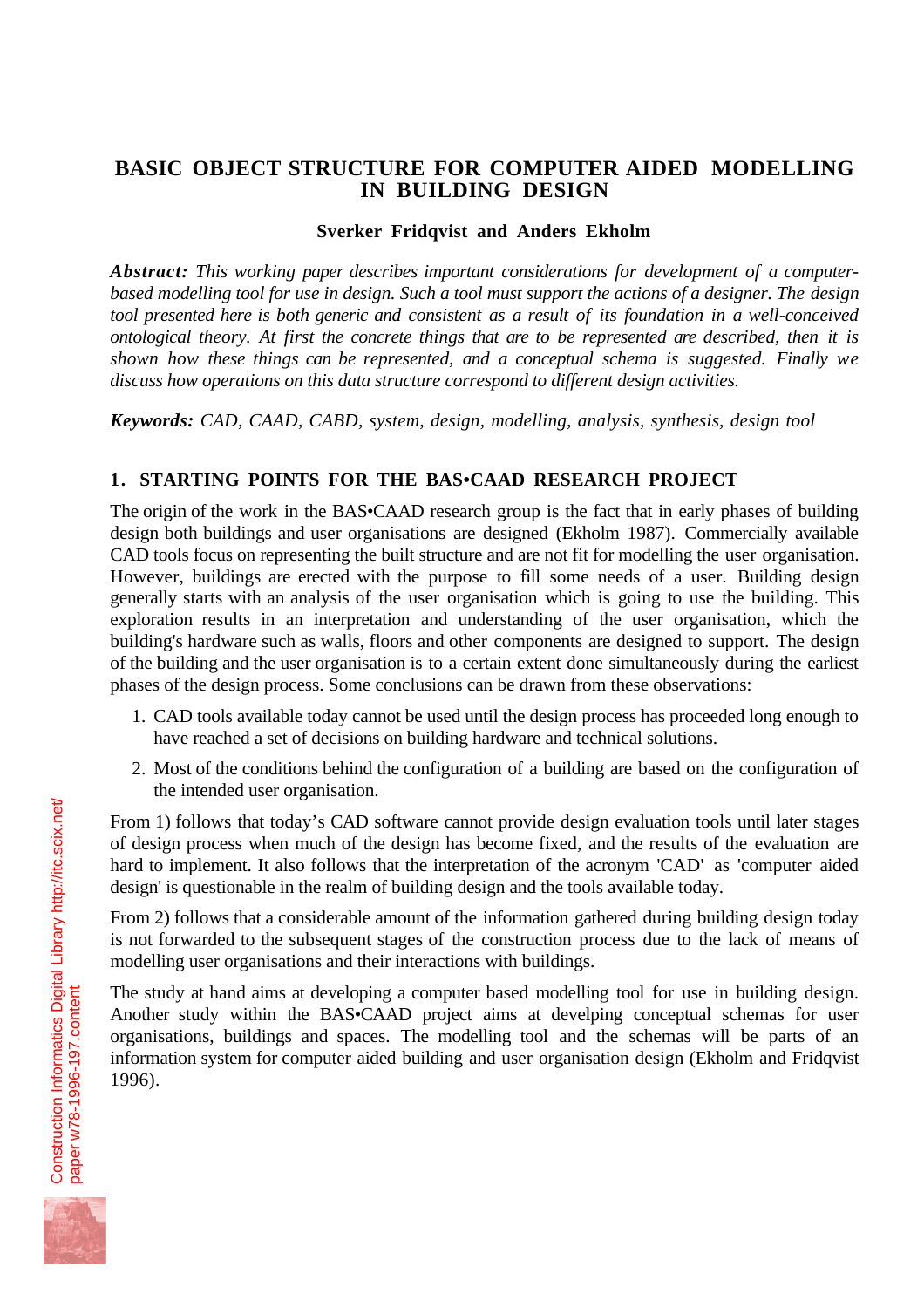# **2. DESIGN TOOLS**

When discussing problems in technical and scientific research, Bunge recognises two main types of problems; analysis and synthesis:

The *analysis* problem is: Given a system (i.e. knowing or assuming its composition, environment, and structure), find its behavior. The inverse problem is that of *synthesis*: Given a behavior, find or design a system that realises it (Bunge 1983:274).

This suggests a division of design tools in two groups: analysis tools and synthesis tools:

*Analysis tools* are used for evaluating designs, i.e. solutions to problems obtained through synthesis. Examples of analysis tools are software for cost estimation, stress analysis and energy balance calculation. Typical for analysis is that once the system is known, the task of finding solutions to problems regarding the system will follow given rules. Thus analysis tools can be highly automated, provided the necessary data is at hand in a suitable form.

From an interpretation of Bunge's definition of synthesis we conclude that a *synthesis tool*, has three characteristics:

- 1. It assists the designer initially to describe the desired behaviour or functions of the thing to be designed.
- 2. It supports composing and describing things that have these functions.
- 3. It presents data in ways that are suitable both for analysis tools and for the realisation of the design.

Today's commercial CAD softwares may be categorized as synthesis tools. However, they generally have limitations which might make the categorisation questionable. They don't support point 1 above, and they generally only give second hand support to points 2 and 3. What primarily is supported by most CAD software are graphic entities, like lines, faces and solids, which only in a secondary way may be used to describe concrete things and their non-geometrical properties.

# **2. 1 Product modelling tools**

The term 'model' is used both for specific and generic models. This gives rise to an ambiguity in terminology (Björk 1995, Ekholm 1996). The objective of this paper is to discuss features of a system framework and to show its usefulness for describing products.

The purpose of product modelling was initially to communicate design solutions (ISO 1995). A modelling tool for this purpose would handle objects, that could be instantiated from a set of classes. In order to ensure consistency between the model and reality, the classification scheme would reflect the classes of parts that real products are composed of. Once an object is instantiated in such a tool, its class cannot be changed. In addition to an object's modelling properties, the class may also decide the behaviour of the modelling tool in respect to the object; for instance by restricting objects of class window to be inserted only within the limits of objects of class wall.

The drawbacks of such a pre-determined classification of model objects has been discussed by Ramscar (1994), Junge (1995) and in papers concerning different general representations of design data like EDM-2 (Eastman et al 1993), the SOFA notation (Galle 1994), and Feature based modelling (van Leeuwen et al 1995).

A synthesis tool will not have the rigid class structure described above. This follows from Bunge's definition of synthesis, where the functions of the system to be designed are modeled before the parts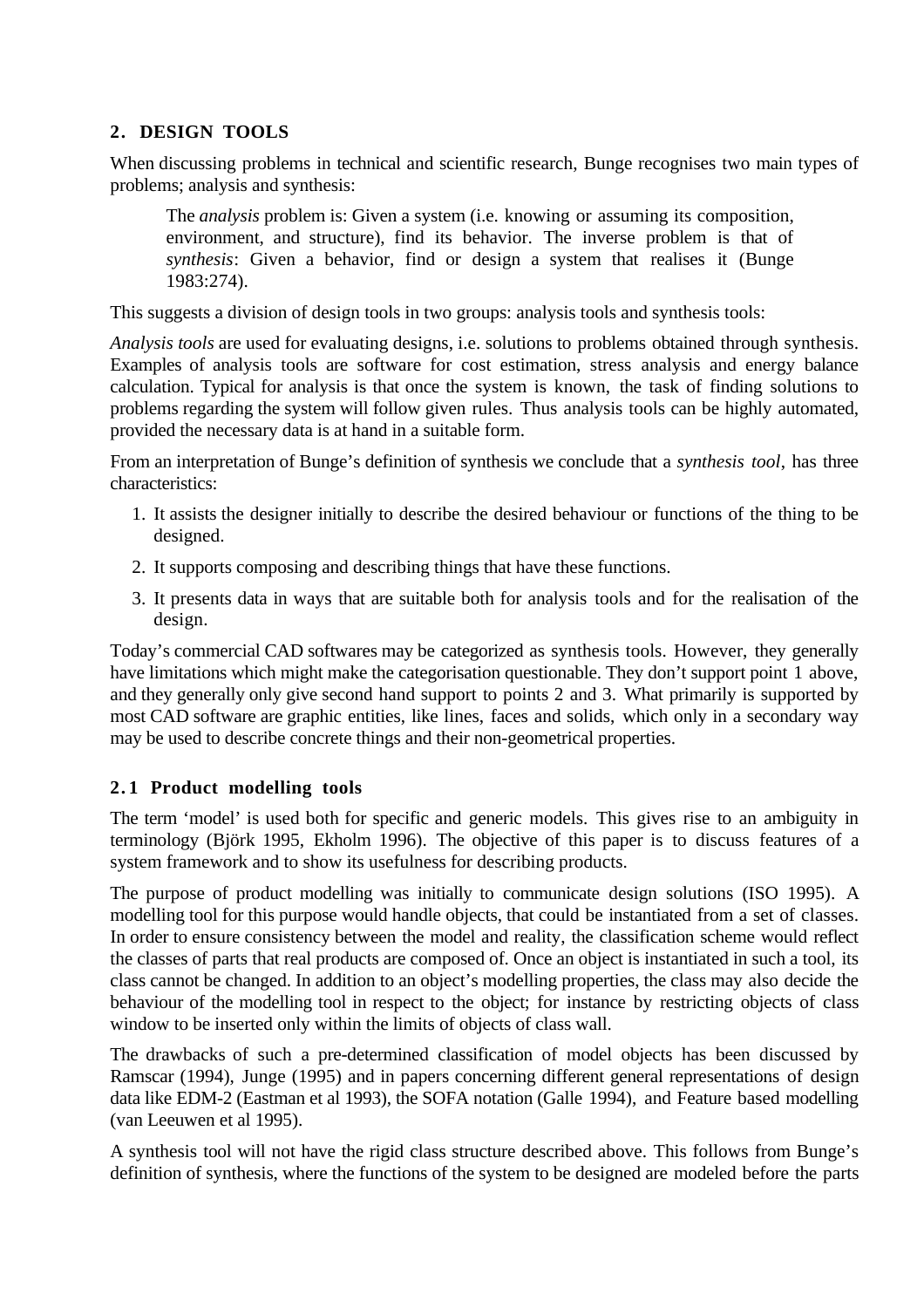and the whole that has these properties. For these reasons we have chosen to use the systems concept as described by Bunge as the foundation for our modelling tool.

# **3. CONCRETE SYSTEMS**

### **3. 1 Buildings and user organisations as systems**

Designs for creating or reshaping built environment are not sufficiently described without accounting for the user organisations for which the buildings are made or modified. This is true especially in the early stages, where often at least a spatial configuration for the user organisation has to be designed. The spatial configurations of the user organisation and of the building relates to each other, such that the user organisation tells us what is *necessary for the building,* and the building tells us what is *possible for the user organisation.* Building design at early stages is very much about co-ordinating these demands.

As stated above, in building product modelling we want to model, or represent, buildings. Thus a building product data model for buildings, or a *schema*, is necessary for making a building product modelling tool. Such a schema answers questions as "what parts composes any building" and "what properties do such parts have in common". A building is a physical entity, a thing, composed of things. Things used in building construction may be classified as building elements. However, in the beginning of the design process it is essential that the parts available are not a priori classified in a way that would force a class structure on the designer.

We also need to model user organisations. Accordingly a schema for user organisations is necessary for making a building product modelling tool. Also a user organisation is a thing, because it is composed of things: people and equipment. If we use a representation of things as the basic modelling element, we will accordingly be able to model buildings and user organisations together in one model.

# **3. 2 Systems**

#### 3.2.1 Composition and environment

Concrete systems are things with composition, environment and structure (Bunge 1979).

The *composition* is the collection of parts that composes the system. A part has an individual existence before the whole, it precedes the whole. Parts may be systems in their own level, in which case they are subsystems to the higher level system.

The *environment* of a system consists of things that has bonding relations (see 3.2.2) to the system without being part of it. Which parts that belong to the system or to the environment is generally a question of the purpose of the model.

#### 3.2.2 Structure

The *internal structure* of a system is the complex of relations between its parts. The *external structure* is the complex of relations between the system and its environment. The terms 'relation' and 'property' designate the same concept, but from different viewpoints. In other words, to say that "object O has the property P" is equal to say that "O has a P-relation to another thing" (Bunge 1977).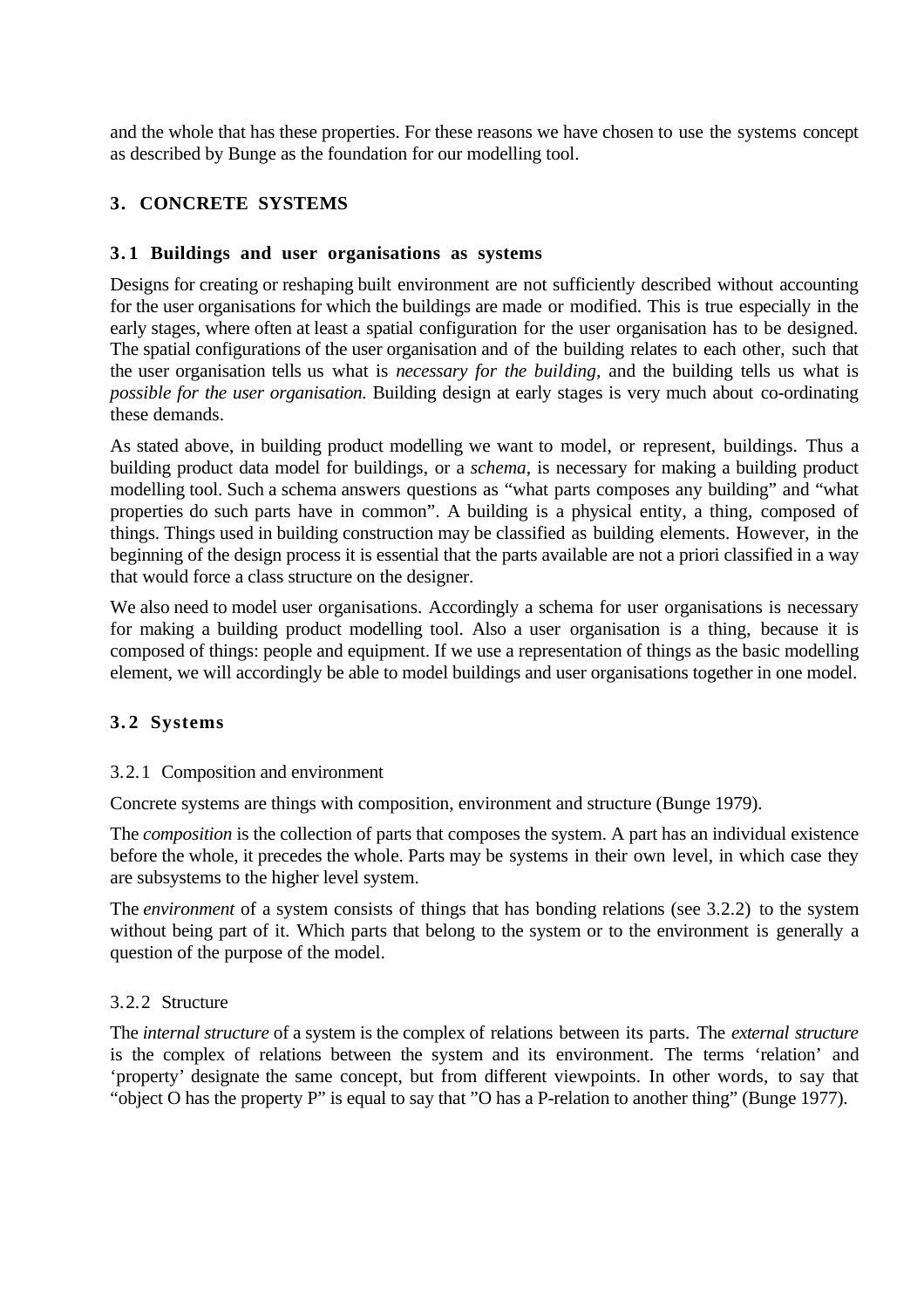Properties of things (see fig. 1) can be factual or phenomenal. *Factual* properties exist independently of an interpreting mind, while *phenomenal* properties depend on an interpretetion. The phenomenal properties can be more or less objective, which is the degree to which they conform with factual properties.

A relation is *bonding*, if a change of state in one object will cause a change of state in the other object(s). The *functions* of a system are bonding relations to the environment. Often things are classified and named according to their function. Compare for instance the disparate objects tennis ball, basket ball and rugby ball, which all are called 'ball' because of their similar functions in the different games ( $\approx$  projectiles around which the games focus).



### *Fig 1. Kinds of properties (Ekholm 1996)*

An *intrinsic property* is inherent in a thing. A *mutual property* is an interaction between two or more things. In many cases it may be implicit what is 'in the other end' of a mutual property, which will make it seem intrinsic. For example it might be said that a property of pencils is their ability to produce marks. However, this property depends on what the marks are made on. Compare a glass sheet and a piece of paper as writing surfaces. Similarly, to be scribable is not an intrinsic property of paper. Instead, both 'marking' and 'scribable' are mutual properties of paper and pencil, or in other words relations between them.

In many cases it is most efficient to model properties as intrinsic, since this allows us to simplify the models. For instance, Newton told us that gravity is a relation between two bodies. Nevertheless, in building product modelling it is generally more useful to view weight as an intrinsic property. This of course relieves us from the burden of including the whole earth in our model. Other properties modelled this way are time and global position.

An *emergent property* is a property that is found in a thing as a whole, but not individually in its parts. Emergent properties are important in modelling the functions of technical systems. These functions depend on the basic properties of materials and parts. Ventilation, for instance, is a complex property composed of the properties of the system parts: conducting, distributing, propelling, heating and filtering air, and of the systems environment, the building's spaces that are enclosing to air.

Also architectural properties as 'spaciousness' are emergent and ultimately rest on both physical properties of the building and on properties of the human observer, the latter often being common to a cultural group. An important conclusion is therefore that it would in principle be possible to model also these properties.

The *scope* of a property is the collection of entities possessing it (Bunge 1977). A more general property thus will have a larger scope than a more specific property. For example, there exist more coloured objects than yellow ones in the world; that is, the scope of 'coloured' is larger than that of 'yellow'. Accordingly, the *scope of a design representation* would be the intersection of the scopes of all its represented properties. A general representation has a large scope; a specific representation has a small one.

Often adding property representations to a design will make it more specific, as in this example of the series cutlery-spoon-teaspoon: Cutlery are used for manipulating food when eating. Spoons are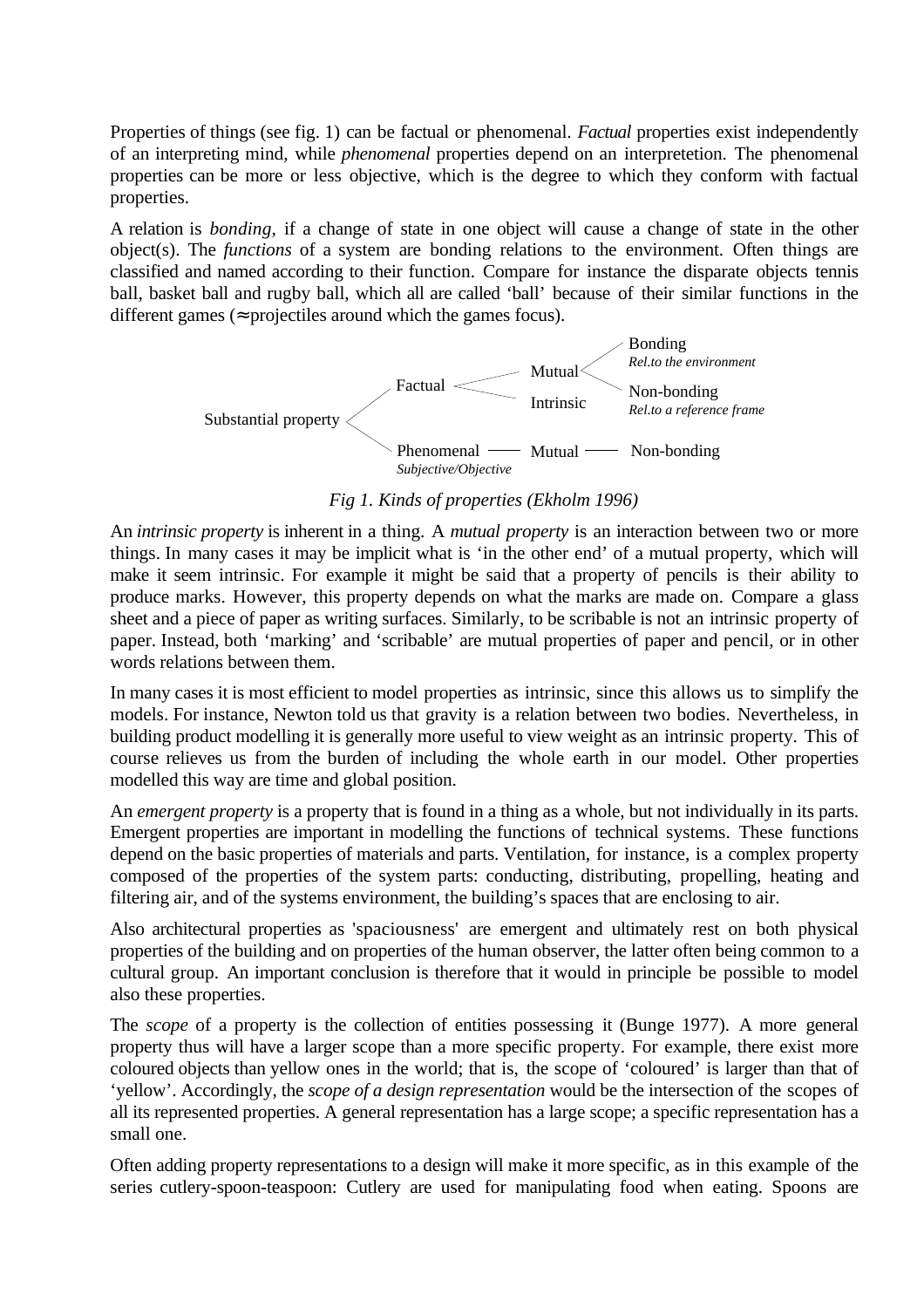cutlery for liquid food. (Added property: liquid container.) Teaspoons are small spoons that fit for stirring tea in a tea-cup. (Added property: size that fit into cup.) Each advance in this sequence adds a property, but the important thing is that each addition diminishes the scope of the combined properties.

Subclassing a property representation is to lessen its scope. Accordingly, exchanging a property representation for its subclass will mostly lessen the scope of the design representation as a whole.

There are reasons why adding or subclassing a property representation *not always* will reduce scope. One is, that there is a practical limit for specificity. To model all individuals of mass-produced items would be impractical. Another reason is, that representations of high-level properties may presuppose low-level properties. Imagine for example a garden design, where a high-level property of lawns is 'grown with grass'. Adding the property 'green' to a lawn wouldn't specify it further. Of course, in the real world to be grown with grass implies being green; that is, 'grown with grass' is a complex property that includes 'green'.

#### 3.2.3 Regions

*Regions* are functionally and spatially defined subdivisions of a thing. Regions should not be confused with compositional parts. For example a common wooden clotheshanger has three different parts; we may call them hook, shoulders and bar. Plastic hangers, however, are often moulded as a single entity, and the hook, shoulders, and bar are regions of the hanger.



*FIG 2: Clotheshangers with different compositions*

#### 3.2.4 State

The state of a thing may be viewed as its position in a multi-dimensional conceptual space, a state space. The axes of a state-space refer to its different properties: The position of the thing in respect to one such axis is obtained through the property's state function. If these functions are independent of each other they describe simple properties.

Sometimes properties depend on each other. For instance, for an ideal gas the four properties pressure, volume, number of molecules and temperature are dependent. The dependence is described in natural science by the formula  $pV = nRT$ , which represents a natural law. The four measures together describe the thermodynamic state of a gas, which is a complex property. The formula  $pV =$ nRT is an expression of the state function of the complex property thermodynamic state.

Statements about reality are always followed by validity limits, so called state-space restrictions. For instance the formula  $pV = nRT$  is valid only for gases, and in certain ranges of pressure and temperature. The formula and the set of limits together describe the state-space of a gas. Outside these limits we will not have a gas, but a solid, a liquid or a plasma, which all have properties qualitatively different from a gas.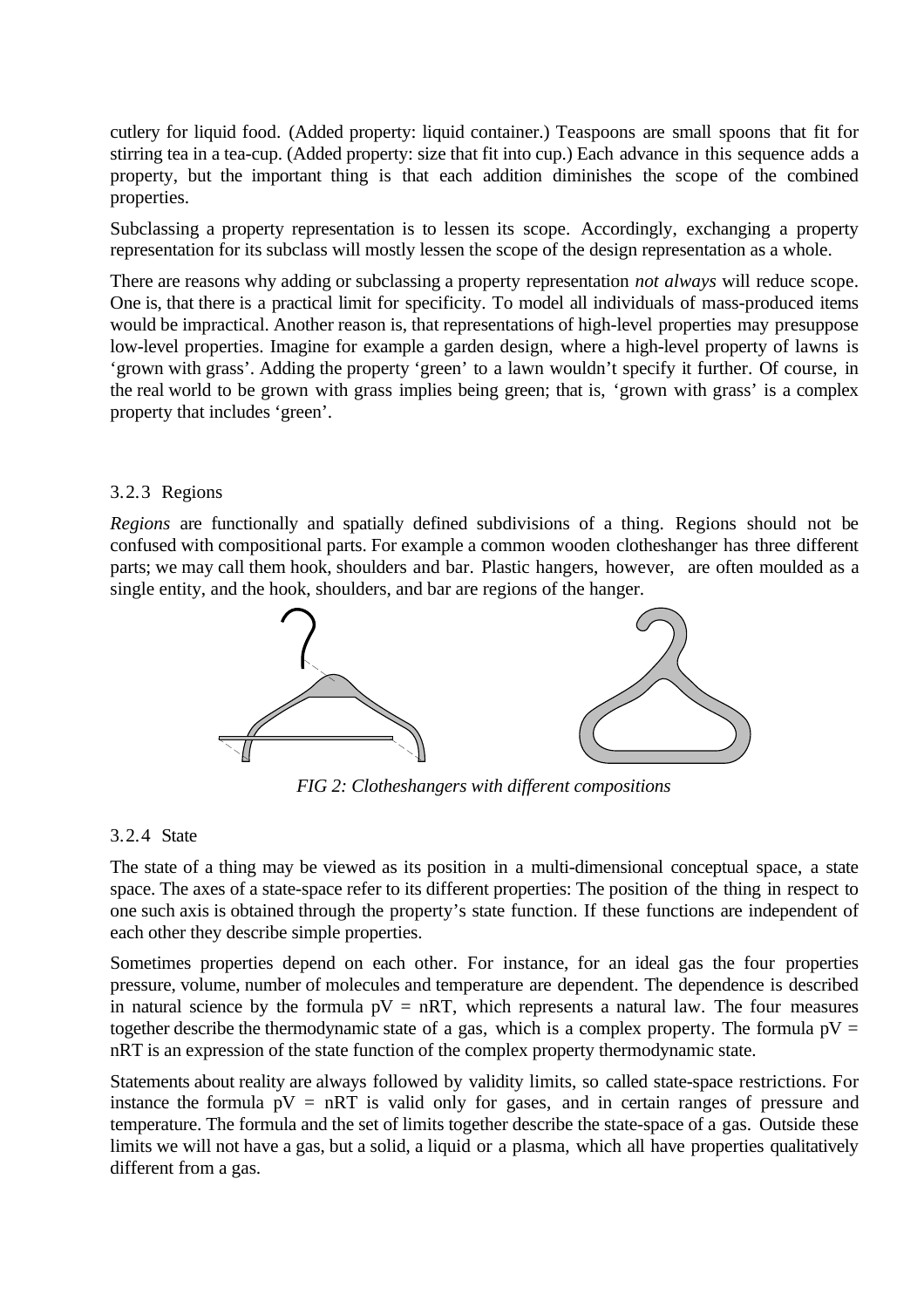### 3.2.5 Process

An event is the change of state of a thing. A process is a sequence of events in a thing. In order to model the changes of a thing through time, a temporal reference frame has to be included in its state functions. Any process will constitute a temporal reference frame; i.e. also subprocesses or other processes may be used as reference frames. By modelling processes as changes of states, an individual process object is not necessary.

# **4. THE DESIGN TOOL**

In order to understand the requirements of a design modelling tool it is not sufficient to have knowledge of design as a general activity; is also required to know the object of design. Here, building research and classification answers the question of "what", while design activity research might tell us "how".

# **4. 1 Design moves**

The term design move was introduced by Schön (1983), and is used to denote the designer's actions on the design. A design is a representation of a thing, existing or factually possible. The representation may either be a conceptual or a concrete model. In the following the term design is used to denote the conceptual model. It seems that the effects on the design caused by design moves are seldom analysed, mostly it is just stated that design moves were made.

In (Oxman 1995) a design move is defined as an *"act of production, or modification, of a representation*". The study at hand concentrates on the design move as a result, and tries to describe it as a change in a system representation. This makes it possible to relate design moves to the ontological framework applied in this research project.

Oxman proposes a 'taxonomy of design moves' (Oxman 1995), based on his definition above. The taxonomy is based purely on the visible effects of design moves, and thus might prove useful for our continued study of design operations. Since the taxonomy to our knowledge isn't published at writing time for this paper, we cannot make any further comments here.

# **4. 2 Design styles**

Oxman and Oxman (1992) specifies two 'cognitive styles' for design: refinement and adaptation. *Refinement* is to sequentially transform an initial *generalised schema* into a specified design. The basic design operation of the refinement style is *substitution,* in which "the designer replaces the existing state of the design with another representation".

*Adaptation* is to transform a *specific precedent* into a new design; it is also known as case-based design. Three basic strategies may be found: *Elemental adaptation,* where elements of the prior design are transformed; and *schema adaptation,* where the schema is changed; and *hybrid adaptation,* where multiple precedents are incorporated into a new design.

An important case of adaptation is finding new and unanticipated uses for things. Here, something is moved into an new environment, where it is given new functions. A well-known example of such adaptation is Nikita Chruschev's use of his shoe as a hammer. Of course this could be done because the parts and the internal structure of a shoe support this adaptation.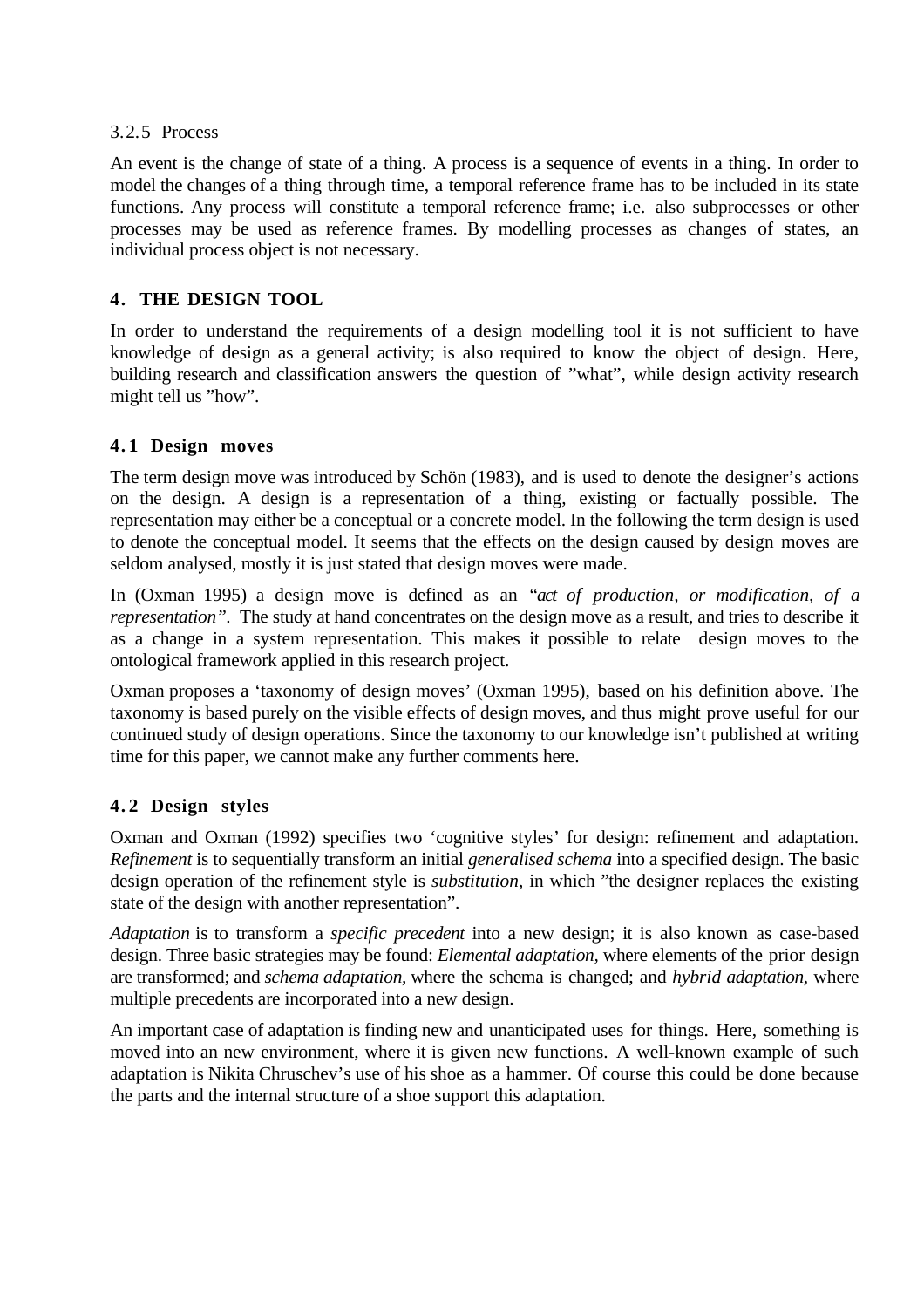# **4. 3 BAS•CAAD design object structure**

The BAS•CAAD object structure is intended to meet the requirements of modelling physical objects in a design situation. Important characteristics of design at early stages are "fuzziness" and generality. As the design process advances, fuzziness and generality decrease. A tool that supports these requirements will not force the designer to input various data to keep the design data base consistent. Instead it will allow the designer to push decisions forward to a moment when enough is known about the design to make the decisions. Thus the designer can keep at the task at hand, without being too specific at an early stage.

The BAS•CAAD object structure is used to develop schemas and designs that represent concrete systems. It is based on the characteristics of systems: composition, structure and environment . The schemas and designs will be created from three classes of objects, called design objects, that the user can instantiate and manipulate.

# 4.3.1 System object

*System objects* alone represent only the identity and existence of a concrete thing. System objects have the attributes *composition, structure* and *environment.* The properties of a system are modelled by assigning property objects to the system object; the structure is a collection of such assignments. The composition and the environment are collections of references to objects that constitute the composition and the environment, respectively.

# 4.3.2 Property object

*Property objects* represent properties of concrete systems. A property object is instantiated only once, to ensure compatiblity between different modelled objects. Consider, for instance, the property 'mass': In the real world there is only one kind of mass. This should be reflected in a model, so that there is only one instance of property object that represents 'mass'.

A property objects always have a state function, and may optionally have an emergence definition and a relation definition. The *state function* represents the possible states of the associated systems with respect to the property. The *emergence definition* describes the circumstances under which an emergent property will emerge. The *relation definition* describes what system objects may be related to each other through a relation in terms of what properties they are assigned to. Thus a property library will constitute a classification schema for system objects. Since the classification is based on properties and not inherent in system objects, it will fit very well into the evolving nature of design. The development of property libraries will have to be guided by analyses of the different design areas the tool is intended to be used within.

Property objects are treated as classes for state objects. Accordingly, property objects can be subclassed to reflect a tighter state space. For example the property 'colour' may be subclassed into 'yellow'.

#### 4.3.3 State object

*State objects* can be considered to be instances of property objects, telling the actual value of the property's state function for a system object. A property object may have a collection of state objects that model the different states of the modelled systems in respect to that property. What states the set may contain is described in the state function of the property object. Complex properties will have complex states, for instance the thermodynamical state of a gas will be represented by at least three of the four numerical variables (see 3.2.4).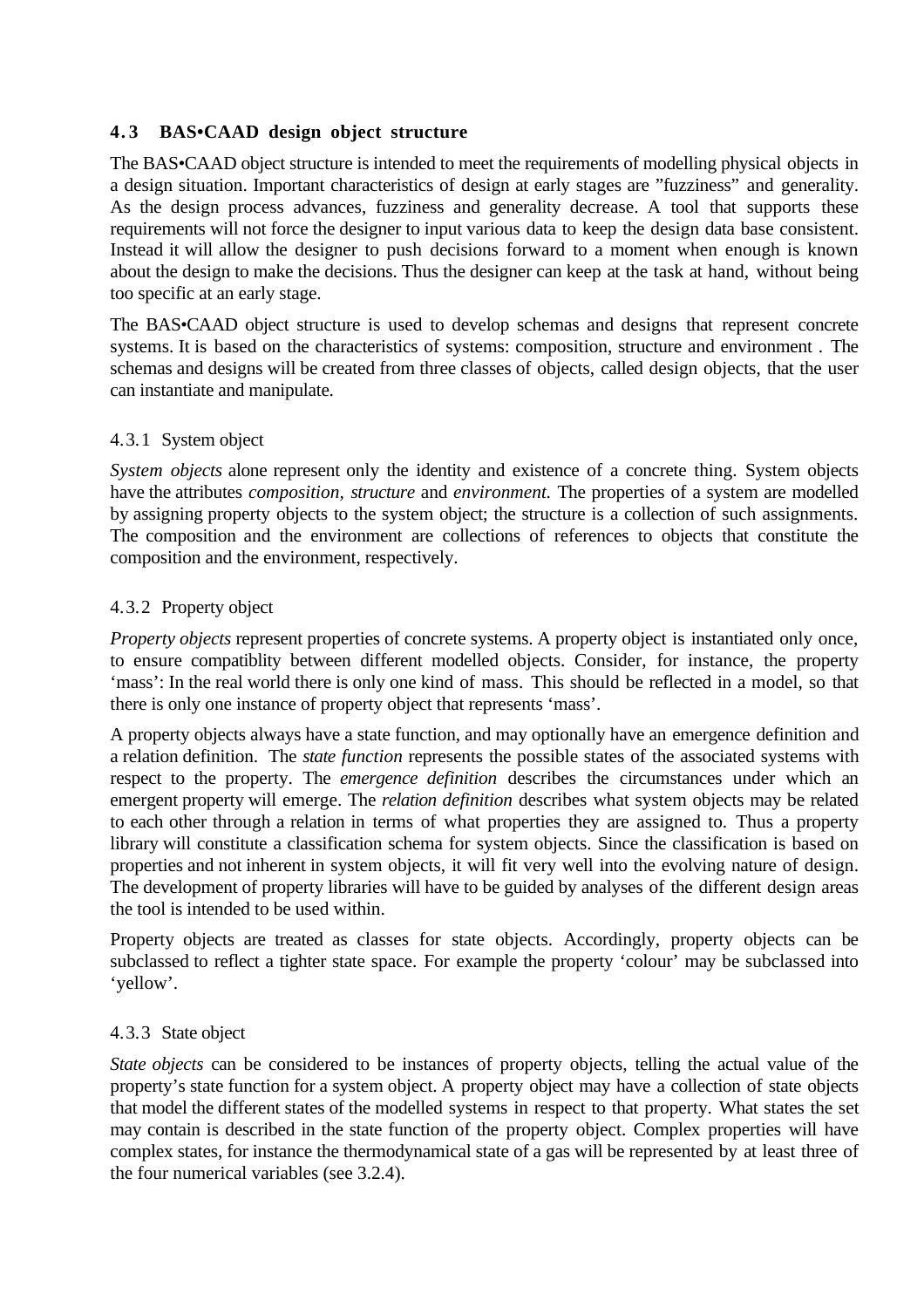# **4. 4 Design tool operations**

Design tool operations are operations that can be performed using a design tool and its user interface. Classes of design tool operations should correspond to classes of design moves, but this is not necessarily a one to one relation. The shortcomings of today's CAD tools as design instruments can be viewed as a lack of coherence between design moves and the operations supported by the CAD tools.

# 4.4.1 Generic operations on design objects

Given a system object, design tool operations may be classified according to what changes are imposed upon composition, environment, and structure. Using our three classes of design objects, we have five generic design operations:

- 1. Creating system objects.
- 2. Creating or subclassing property objects.
- 3. Assigning a property object to a system object (intrinsic property) or to a collection of system objects (mutual property / relation).
- 4. Composing system objects.
- 5. Creating state objects and assigning them to system objects.

These operations have inverses that undo them.

4.4.2 Design styles interpreted as generic operations on designs

If we try to adopt our terminology to Oxman & Oxman's design styles from 4.2, we will have the following result:

- Refinement is to add design objects to a general design.
- Elemental adaptation is to exchange the system objects of a known representation, but to keep its structure, i.e. the associated property and state objects.
- Schema adaptation is to keep the system objects but to change the structure, i.e. the relations between the system objects of a known representation
- Hybrid adaptation is to merge representations so that some system objects and some of the structure of the original representations are kept.

# 4.4.3 Specification and generalisation of system objects

Specification in terms of the generic operations in 4.4.1 is (mostly) equivalent to assigning propery objects and state objects to system objects; i.e. operations 3 and 5. Conversely generalisation is to delete property objects and state objects from the system object.

# 4.4.4 Integration and disintegration of system objects

To integrate is to combine a set of system objects as parts into a new whole. Integrating takes place when we have a collection of parts, that we realise are so tightly integrated that they constitute a system. In terms of the generic operations integration is to compose system objects and to relate them to oneother; i.e. operations 3 and 4. To disintegrate is to carefully take a system to pieces. The pieces will still have their intrinsic functionality.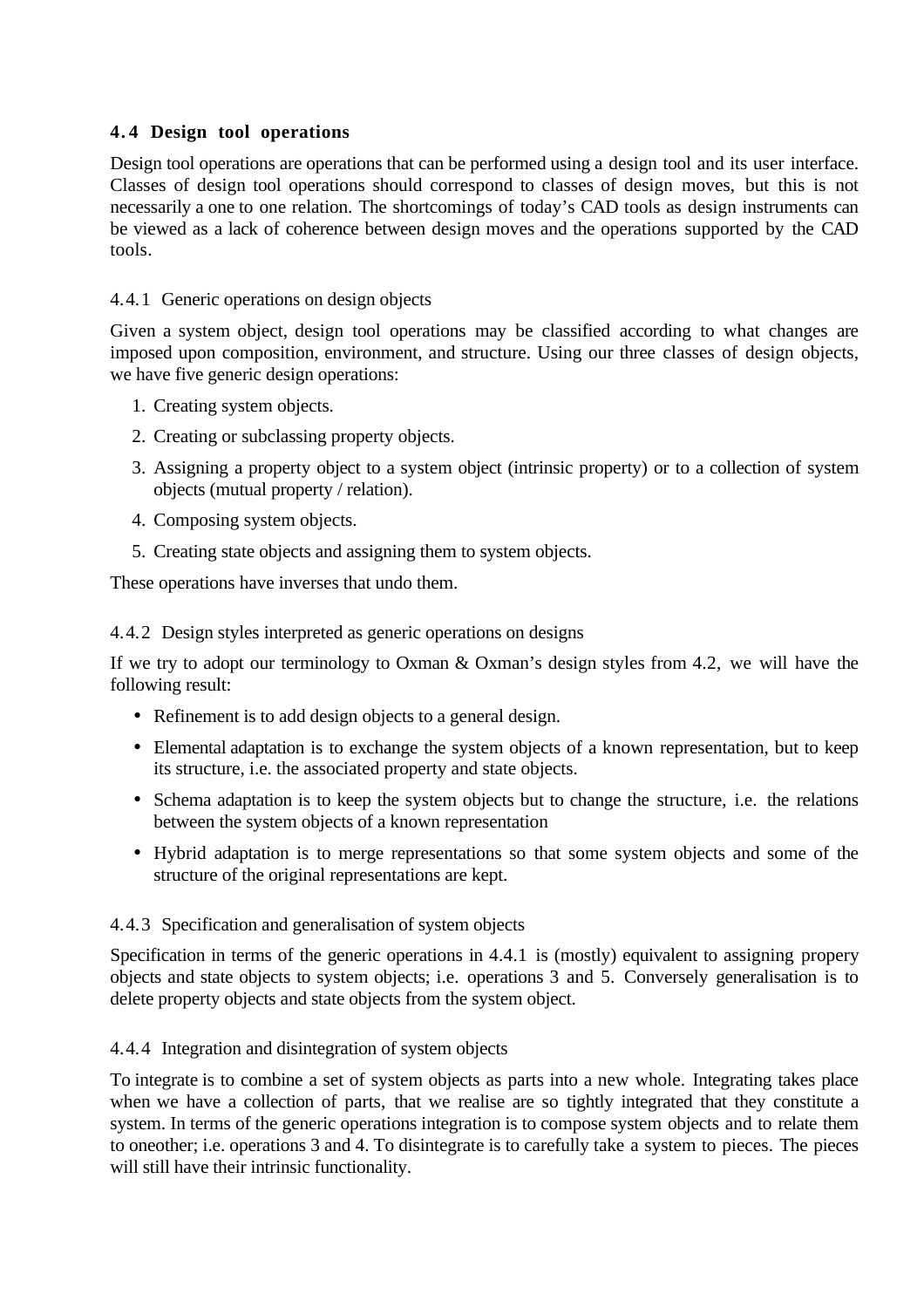### 4.4.5 Disintegration vs. demolition

To demolish is to smash into pieces. None of the original functions are left, but the pieces may have new properties. Demolition is not a design activity, as it renders unforeseeable results. Environmental concern today demands of products that they or their parts can be reused. What is planned for is not demolition, but disintegration.

# 4.4.6 Granulating and degranulating of system objects

Granulating takes place when we have an object with known properties but unknown composition, and we want to specify what parts would constitute a system with these properties. In terms of the generic operations granulating is first: to create new system objects, second: to relate them to oneother, and third: to compose them into the system object to be granulated; i.e. operations 2, 3 and 4. Degranulating is to keep the functions of a system object, but remove the specification of its composition and internal structure.

### 4.4.7 Substitution of system objects

Substitution is to replace one design object with another that has equivalent properties. In this case the environment is kept the same but the function is held by a different thing. Substitution is a common operation in order to arrive at an economically and environmentally acceptable solution. In terms of the generic operations substitution is to delete a system object and to insert another object in the now empty place; i.e. operation 4, inverted and straight.

# **5. CONCLUSIONS**

It is possible to relate findings of design research in the form of design moves to the ontological framework applied in this research project. Using this knowledge it would be possible to specify a design tool that both supports styles of work in the design situation and organises design data in a consistent manner.

# **6. CONTINUED WORK**

The work presented here will constitute a foundation for the development of a prototype CAAD design software. This software is aimed for evaluation of the conceptual models for buildings and user organisation that are developed within the BAS•CAAD research project. A goal of BAS•CAAD is to be able to represent both buildings and user organisations at any moment, from programming through design and use to demolition of a building, and to deliver useful data to other applications at all these stages.

# **7. REFERENCES**

- Björk, B-C. (1995). Requirements and information structures for building product data models. VTT publications 245, Espoo 1995.
- Bunge M. (1977). Ontology I: The furniture of the world, Vol. 3 of treatise on Baisc Philosophy, Reidel, Dordrecht and Boston.
- Bunge M. (1979). Ontology II: A world of systems, Vol. 4 of treatise on Baisc Philosophy, Reidel, Dordrecht.
- Bunge M. (1983). Epistemology and methodology I: Exploring the world, Vol. 5 of treatise on Baisc Philosophy, Reidel, Dordrecht and Boston.